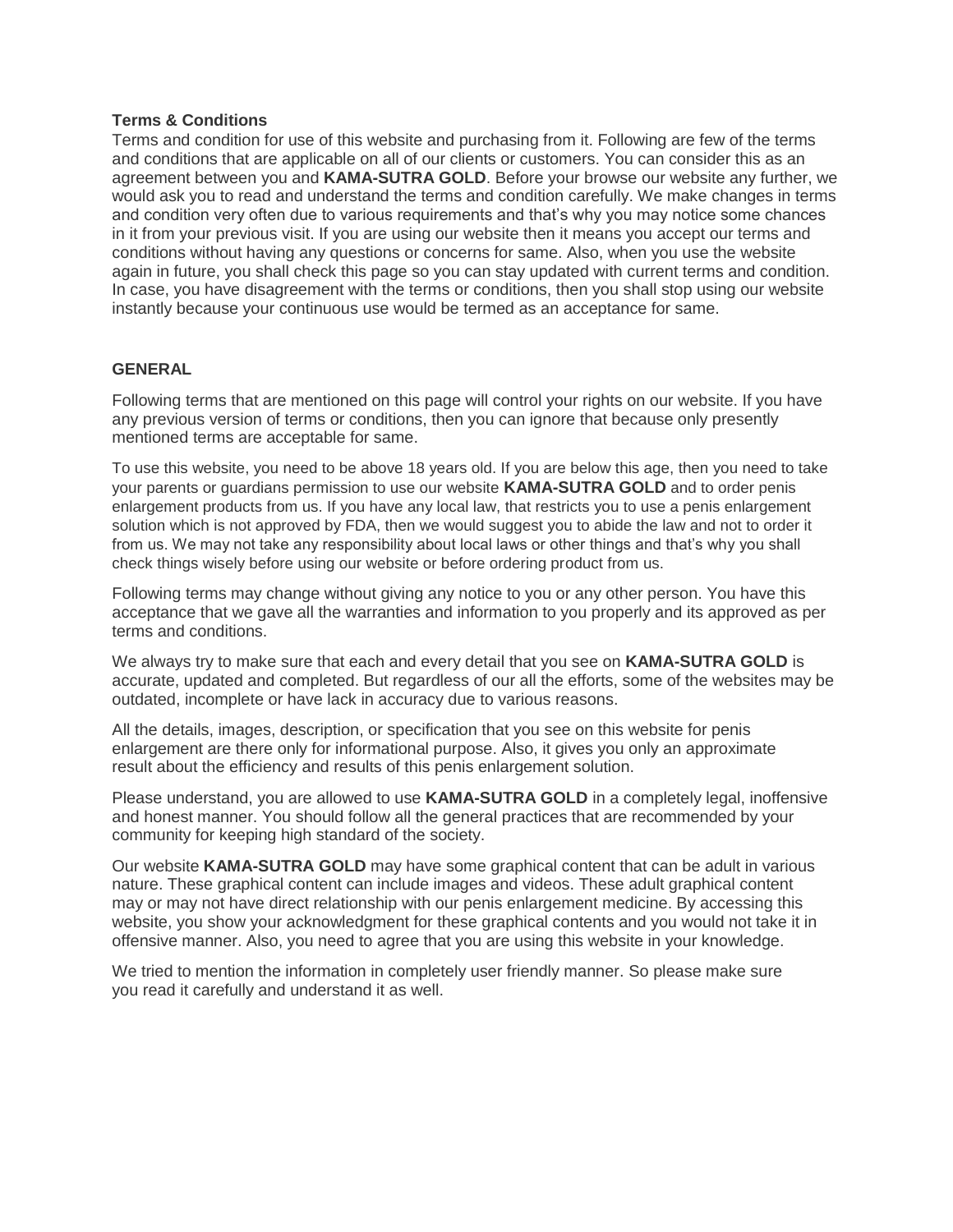### **Order of Products**

At **KAMA-SUTRA GOLD**, we have all rights to access or refuse any order that you place to us for penis enlargement medicine from us.

When you would place order with COD feature, then our representatives may call you for having a confirmation of your order. When we call you, then we may record the call as a proof for your future correspondence.

## **COD Order**

If you refuse to accept the order after placing the order then you will have to pay for shipping fees both side else we will have the right to take all necessary legal actions against you.

While placing the order, you need to make sure that you provide accurate information for shipping of your order. If we ship the order at wrong address given by you or if it does not get shipped at all, then you will be held responsible for providing wrong information. We will consider your email confirmation, phone confirmation or order on phone as proof for same.

The availability of the products is dependent on stocks. If we do not have it in stock, then we will give you details for same as soon as we have availability of the product with us. In that situation you can either wait for the product till it's available or you can cancel the order and you can get your money back if paid in advance.

In case of any complication, concerns or problems related **KAMA-SUTRA GOLD** or our penis enlargement medicine, you may contact us on phone number which is available on our website.

Our courier partner will make three attempts for delivering the product to you at your given address.

They would also contact you via phone number that you provided to us. However, if you are not available on phone or on your given address then you will be held responsible for same and we will not accept your money back guarantee in that situation. Also, if not paid in advance, then we may charge shipping fee (both side) for the inconvenience that you gave to us.

We choose our courier partner in, and we do the packaging in a way that you do not get any damage for same. However, if you get it in damaged situation, then you can deny taking the product from them. But when you deny the same then we recommend you taking some pictures of damaged box and you contact us with that information. This information will help us identify the packaging and we would also have enough details to raise complaint to our courier partner.

As far as return of boxes is concerned, we will take back all those boxes our penis enlargement medicine that are company packed. In this return we will not be able take back the open boxes, and we will refund you money only for the received boxes. In this amount we will deduct 10% processing fees and all the shipping charges.

With this order placement at **KAMA-SUTRA GOLD**, you give us authority to contact you for promotion or information purpose.

# **Liability Related to this order**

The term liability is used for any kind of damage, proceedings, actions, expenses, cost, claims and all kind of other losses.

At **KAMA-SUTRA GOLD** we do not make any kind of warranty for the penis enlargement products that we sell on our website. We never give any kind of commitment about suitability or acceptance of the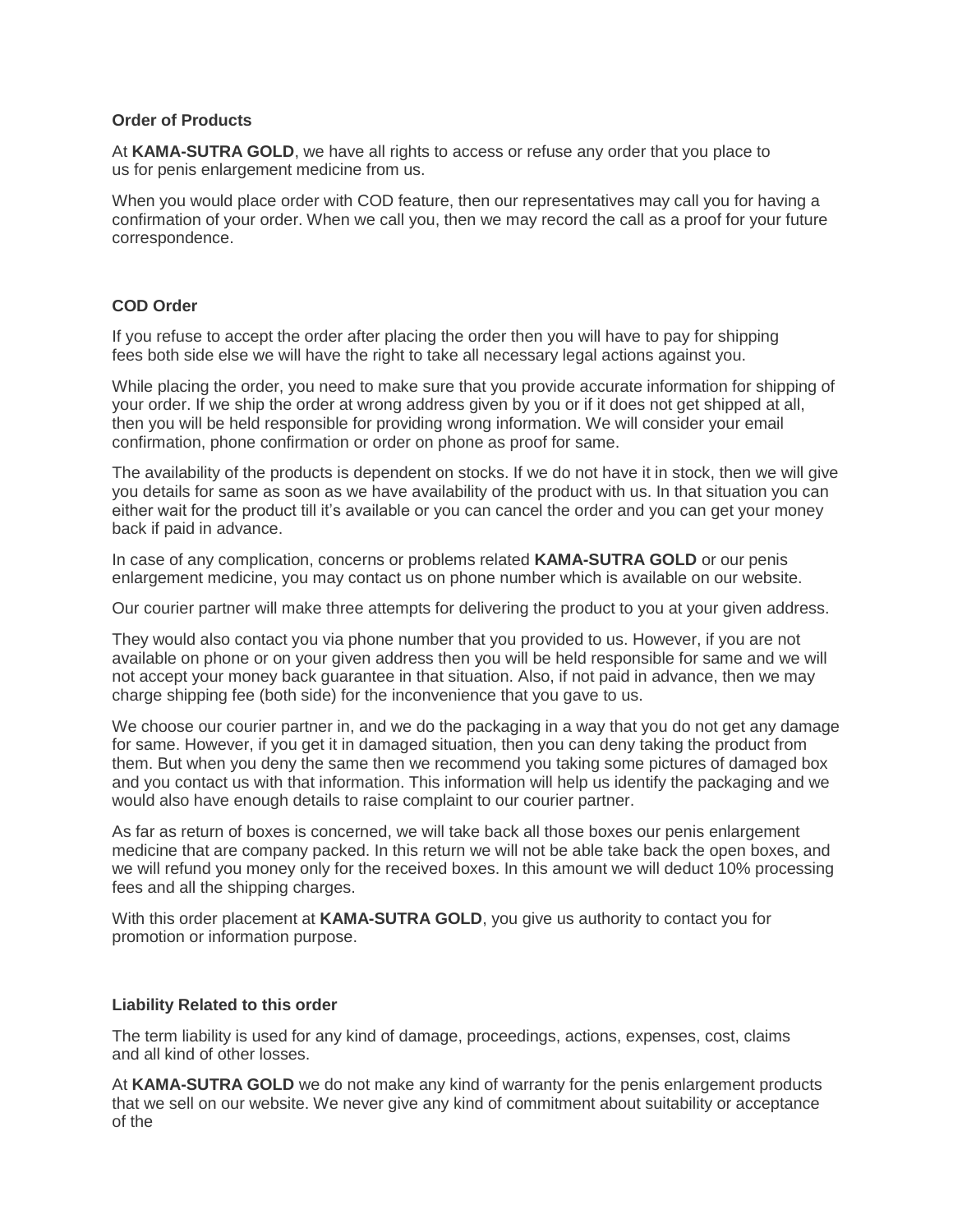material for any specific or nonspecific purpose. All the products or materials that you get on our website, you get that as it having no warranties in any manner.

We specifically **DENY ALL THE WARANTIES FOR THE PENIS ENLARGEMENT PRODUCTS THAT YOU SEE ON OUR WESITE.** This denial of warranties is applicable on title, merchantability, fitness and all the other factors as well.

All the opinions, data, information, statements or any kind of recommendation that you see on **KAMA-SUTRA GOLD** are based on the details that we got from third parties. These details from third parties also included medical research, customers testimonial, experts that endorse our penis enlargement medicine, suppliers of the products, volunteers participating via internet forums and other available literature. We or any representative of **KAMA-SUTRA GOLD** never vouch for the accuracy, reliability, opinion or claims that you see on our website. Here, we consider your use of our website as a confirmation from you that if you trust on any of these things or opinions, then you will take all responsibilities for that. The penis enlargement solution that we provide to you are delivered to you "As is" and we do not add any kind of warranties for same on our website.

Although our website is secured and completely free from any kind of virus, Trojans or other malwares, but then also we recommend you to use proper security measures while using **KAMA-SUTRA GOLD** or any other website. If you get any kind of virus or other infection in your computer or network while browsing our website to learn more about our penis enlargement solution, then we will not take any responsibility for that damaged.

We do not take or accept any kind of liability for the failure or defect of the products in any situation. That means if you are not getting proper result with the penis enlargement medicine because of misuse, abuse, modification in the production or any complication issue, we will not take responsibility for that in any condition.

--------------------------------------

Before you use our products for penis enlargement, it is strongly recommended that you take some advice from a trained and authorized medical practitioner. If you are taking a medicine or other supplement, then that may have some compatibility issue with our penis enlargement solution. Other than this, sometime your medical condition may also make you unfit for the consumption of this product. We will not take any kind of side effects or injuries due to lack of expert advice or any other reasons.

If you come up with some points that create a dispute between you and us because of our disclaimer, privacy policy, terms-condition, or because of any other reason, then first you shall raise a question to our customer service for same. If we or our customer service are not able to solve the dispute in proper way, then also disputes should remain between you and us and you are not allowed to include any third party (such as social media, newspaper or other people) in the dispute apart from court. If you do that, then we will have all the right to reject all of your claims. Also, we do not take any kind of responsibility that you saw on other websites. Other than this, all the warranties that you see on our website are changeable in the light of new information and knowledge.

Here, you have an agreement that **KAMA-SUTRA GOLD** all of officers, employees, directors, distributors, and affiliates are not responsible for any kind of damage, loss, claim and other actions because of the break of these terms.

All the exclusions and disclaimers that you see on our website are applicable for all content, services, merchandise and everything else that you see on our website.

Here, you must understand that these limitations are not above the law and you shall check your local laws to know or enquire more about these prohibitions or limitations.